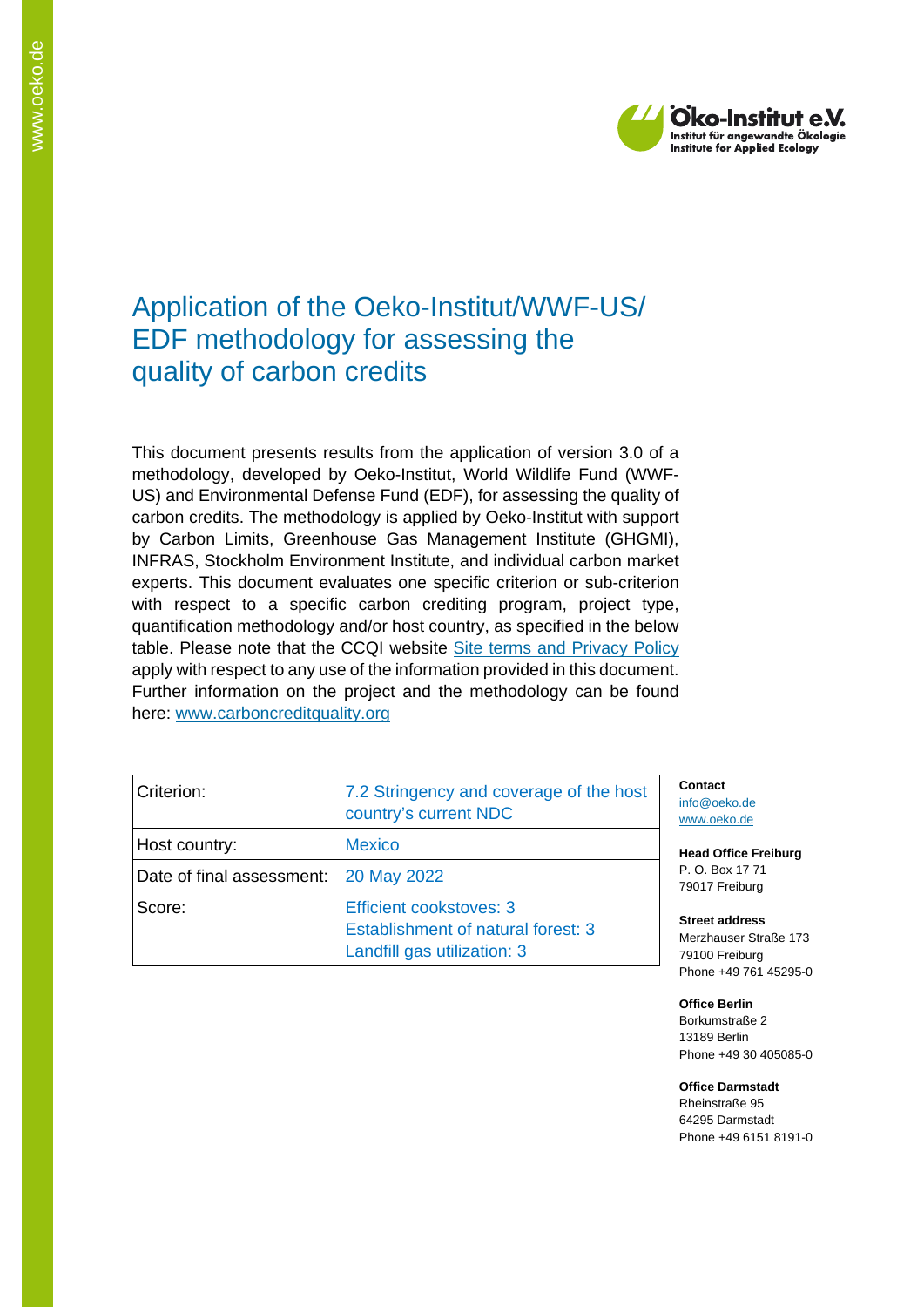# **Assessment**

### **Relevant scoring methodology provisions**

The scoring approach assesses the stringency and coverage of the host country's current NDC. The scoring consists of several steps. First, it is determined whether the emission reductions or removals of the project or project type are covered by the host country's NDC. If this is the case, the second step is to assess the extent to which the NDC target deviates from the level of emissions that would most likely occur in the target year or period with current policies. The third step is optional and includes an evaluation of the likelihood that the emission reductions from the project or project activity are visible in the GHG emissions reported by the country to track progress towards its NDC. Finally, it is assessed if any reversals are likely to be accounted and compensated for by the host country. See more details on the scoring approach in the methodology.

### **Information sources considered**

- 1. Mexico's first updated NDC which has been communicated to the UNFCCC secretariat on 30 December 2020 [\(https://www4.unfccc.int/sites/ndcstaging/PublishedDocuments/Mexico](https://www4.unfccc.int/sites/ndcstaging/PublishedDocuments/Mexico%20First/NDC-Eng-Dec30.pdf)  [First/NDC-Eng-Dec30.pdf\)](https://www4.unfccc.int/sites/ndcstaging/PublishedDocuments/Mexico%20First/NDC-Eng-Dec30.pdf)
- 2. Climate Action Tracker assessment for the NDC of Mexico <https://climateactiontracker.org/countries/mexico/pledges-and-targets/>

### **Assessment outcome**

The host country is assigned the following scores for the respective project types:

- Efficient cookstoves: 3
- Establishment of natural forest: 3
- Landfill gas utilization: 3

### **Justification of assessment**

This evaluation includes steps 1, 2 and 4 of the methodology, noting that step 3 is optional. The methodology is applied at the level of project types (efficient cookstoves, establishment of natural forest and landfill gas utilization), and not at the level of individual projects.

### *Step 1*

The first updated NDC of Mexico (Source 1) includes  $CO_2$ , CH<sub>4</sub>, N<sub>2</sub>O, HFCs, PFCs and SF<sub>6</sub> emissions and is economy-wide. The NDC thus covers all three project types (efficient cookstoves, establishment of natural forests and landfill gas utilization).

### *Step 2*

Data from Climate Action Tracker (Source 2) is used to assess the degree to which the NDC target deviates from the emissions level that would most likely occur in the target year or period with policies in place at the time of communicating the NDC.